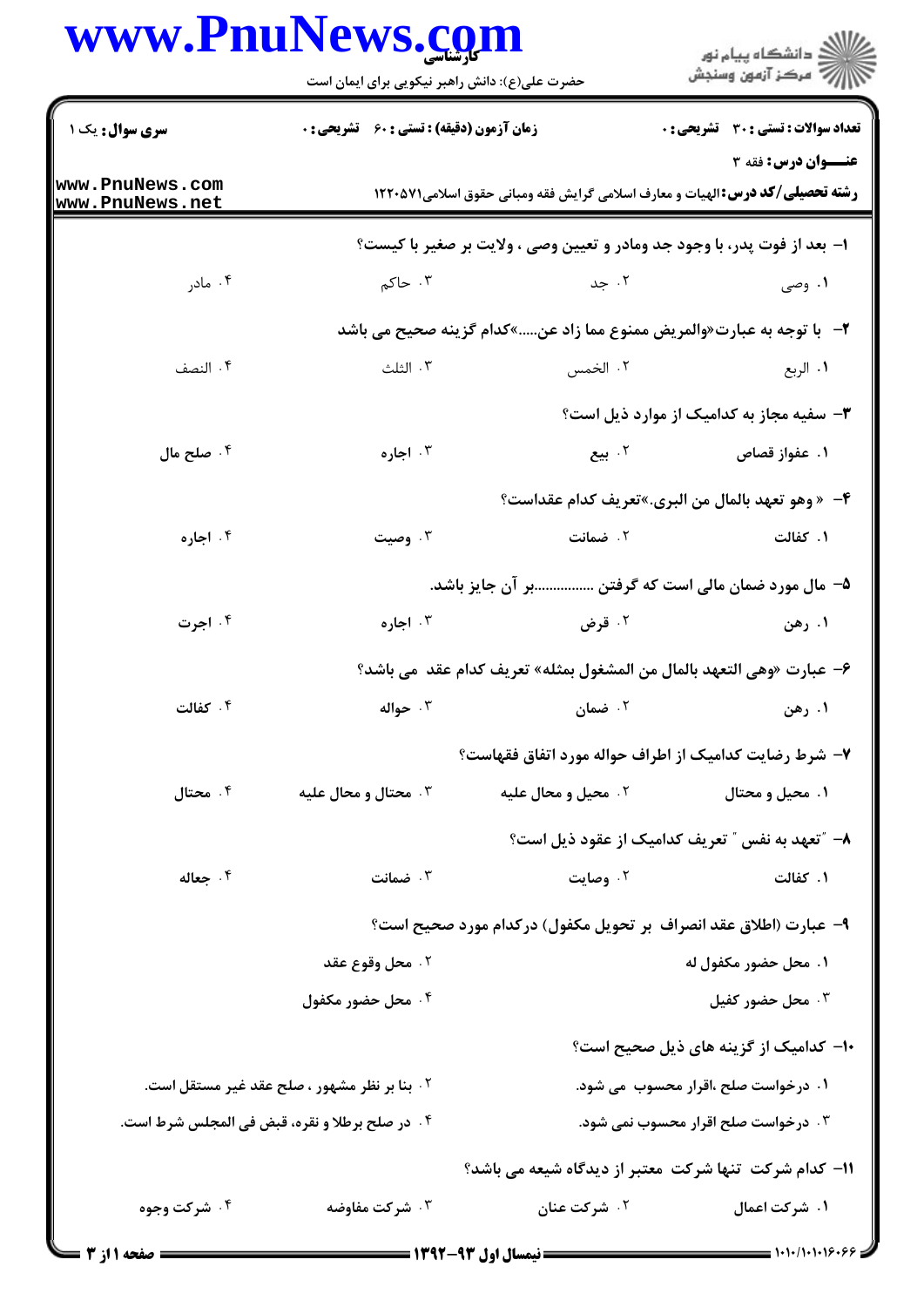## www.PnuNews.com

| www.PnuNews.com                    |                                                                                   | حضرت علی(ع): دانش راهبر نیکویی برای ایمان است      |                             | ڪ دانشڪاه پيا <sub>م</sub> نور<br>۾ سرڪز آزمون وسنڊش                                                       |  |  |
|------------------------------------|-----------------------------------------------------------------------------------|----------------------------------------------------|-----------------------------|------------------------------------------------------------------------------------------------------------|--|--|
| <b>سری سوال : ۱ یک</b>             |                                                                                   | <b>زمان آزمون (دقیقه) : تستی : 60 ٪ تشریحی : 0</b> |                             | <b>تعداد سوالات : تستی : 30 ٪ تشریحی : 0</b>                                                               |  |  |
| www.PnuNews.com<br>www.PnuNews.net |                                                                                   |                                                    |                             | عنــوان درس: فقه 3<br><b>رشته تحصیلی/گد درس:</b> الهیات و معارف اسلامی گرایش فقه ومبانی حقوق اسلامی۱۲۲۰۵۷۱ |  |  |
|                                    |                                                                                   |                                                    |                             | <b>۱۲</b> - عقد مضاربه از لحاظ لزوم و جواز چه حکمی دارد؟                                                   |  |  |
|                                    | ۰۲ از سوی طرفین لازم است.                                                         |                                                    |                             | ۰۱ از هردو طرف جایز است .                                                                                  |  |  |
|                                    | ۰۴ از طرف عامل لازم است.                                                          |                                                    | ۰۳ از طرف مالک لازم است.    |                                                                                                            |  |  |
|                                    |                                                                                   |                                                    |                             | 13- « وانما تجوز بالدراهم و الدنانير اجماعا» بيانگر كدام مورد است؟                                         |  |  |
| ۰۴ المضاربه                        |                                                                                   | ۰۳ الوديعه                                         | ۰۲ العاريه                  | ١. المزارعه                                                                                                |  |  |
|                                    |                                                                                   |                                                    |                             | <b>۱۴</b> - نیابت در نگهداری مال ، تعریف کدام عقد می باشد؟                                                 |  |  |
| ۰۴ اجاره                           |                                                                                   | ۰۳ ودیعه                                           | ۰۲ جعاله                    | ۰۱ عاریه                                                                                                   |  |  |
|                                    |                                                                                   |                                                    |                             | ۱۵− ″ امکان انتفاع با بقاء عین″ جزو شرایط کدامیک از عقود ذیل است؟                                          |  |  |
| ۰۴ بیع                             |                                                                                   | ۰۳ صلح                                             | ۰۲ عاریه                    | ۰۱ ودیعه                                                                                                   |  |  |
|                                    |                                                                                   |                                                    |                             | ۱۶− درعبارت« وللمالك الرجوع فيها متى شاء الا »گزينه صحيح را مشخص كنيد؟                                     |  |  |
| ۰۴ في اعاره للدفن                  |                                                                                   | ۰۳ في اعاره للاختيار                               | <b>1. في اعاره للاضطرار</b> | ١. في اعاره للانتفاع                                                                                       |  |  |
|                                    |                                                                                   |                                                    |                             | ۱۷– در کدامیک از عقود ذیل، الزام به تعیین حصه طرفین به نحو ؒ اشاعه ؒ وجود دارد؟                            |  |  |
| ۰۴ وکالت                           |                                                                                   | ۰۳ مزارعه                                          | ۰۲ صلح                      | ۰۱ اجاره                                                                                                   |  |  |
|                                    | 18− در عبارت ″ واذا بطلت المزارعه فالحاصل وعليه الاجرة»تمام حاصل براي چه كسي است؟ |                                                    |                             |                                                                                                            |  |  |
| ۰۴ لطرفين                          |                                                                                   | ۰۳ لزارع                                           | ٠٢ للمالك                   | ١. لصاحب البذر                                                                                             |  |  |
|                                    |                                                                                   |                                                    |                             | 19- «وهي معامله على الاصول بحصه من ثمرها » تعريف  كدام عقد است؟                                            |  |  |
| ۰۴ اجاره                           |                                                                                   | ۰۳ مضاربه                                          | ۰۲ مساقات                   | ۰۱ مزارعه                                                                                                  |  |  |
|                                    |                                                                                   |                                                    |                             | <b>۲۰-</b> حکم «مغارسه»چه حکمی است؟                                                                        |  |  |
| ۰۴ غیر نافذهٔ                      |                                                                                   | ۰۳ جایز                                            | ٢. باطلة                    | ١. صحيحة                                                                                                   |  |  |
|                                    |                                                                                   |                                                    |                             | <b>۲۱</b> - تملیک منفعت معلوم در برابر عوض معلوم، تعریف کدام مورداست؟                                      |  |  |
| ۰۴ مزارعه                          |                                                                                   | ۰۳ عاریه                                           | ۰۲ بیع                      | ۰۱ اجاره                                                                                                   |  |  |
|                                    |                                                                                   |                                                    |                             | ٢٢- كداميك از عقود ذيل از سوى طرفين عقد،" لازم " است؟                                                      |  |  |
| ۰۴ اجاره                           |                                                                                   | ۰۳ وکالت                                           | ۰۲ ودیعه                    | ۰۱ عاریه                                                                                                   |  |  |
|                                    |                                                                                   |                                                    |                             |                                                                                                            |  |  |